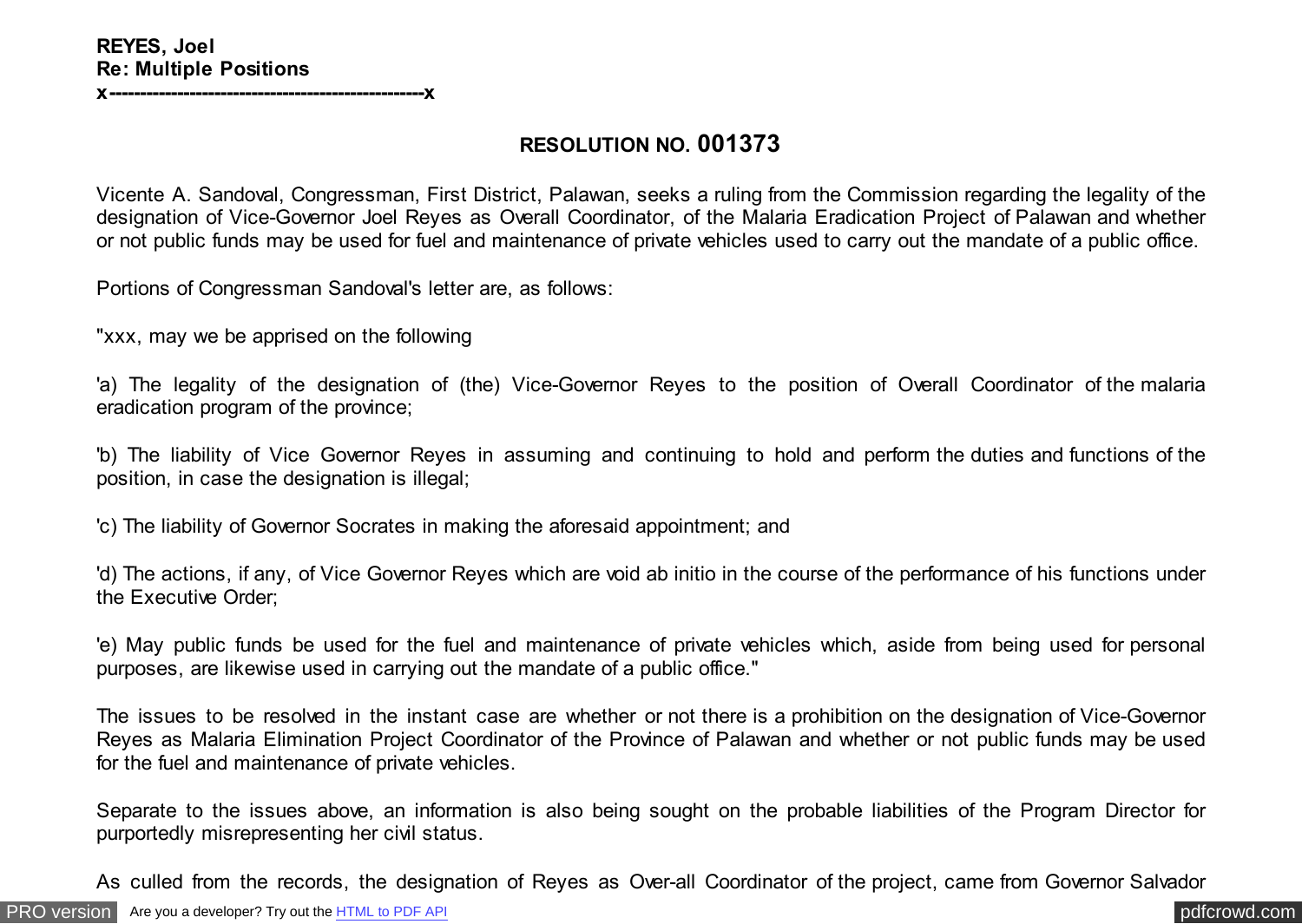Socrates, through Executive Order No. 10, series of 1999.

Portions of said Executive Order No. 10 are, as follows:

"WHEREAS, the Local Government Code grants local government units the power to device their own health project and the structure of their own health delivery agencies and programs without constraints;

"WHEREAS, any effort to eliminate the malaria parasite from the blood of a population as big and as widely dispersed as Palawan's must be community based to succeed;

"WHEREAS, the Honorable Joel T. Reyes, Vice Governor is launching a movement to liberate Palawan from the scourge of Malaria, the Kilusang Malaya sa Malarya sa Palawan'

"NOW THEREFORE, I, Salvador P. Socrates, Governor of Palawan, by virtue of the powers vested in me by law and the sovereign will of the Palawan electorate, do hereby order:

"1. Vice Governor Joel T. Reyes is hereby designated as the overall coordinator of all local, national and international efforts in Palawan to eliminate malaria from our province."

After a careful evaluation of the relevant provisions of the Constitution, the Local Government Code as well as applicable Supreme Court jurisprudence, the Commission is of the view and so holds that the designation of Vice-Governor Joel Reyes as Overall Coordinator of the Malaria Eradication Project of Palawan is legally proper.

Applicable to the instant case is Section 7 of Article IX-B of the 1987 Constitution, which provides:

"No elective official shall be eligible for appointment or designation in any capacity to any public office or position during his tenure.

"Unless otherwise allowed by law or by the primary functions of his position, no appointive official shall hold any other office or employment in the Government or any subdivision , agency or instrumentality thereof, including government-owned or controlled corporations or their subsidiaries."

Indeed, the Constitution prohibits the designation or appointment of an elective official to another public office or position. "The basic idea is really to prevent a situation where a local elective official will work for his appointment in an executive position in government, and thus neglect his constituents xxx" (Records of the Constitutional Commission, as cited in the case of Flores vs. Drilon, 223 SCRA 569). In the case of Vice-Governor Reyes, he was merely tasked to coordinate the Malaria Prevention Program efforts in the Province of Palawan and not being appointed or designated to another public office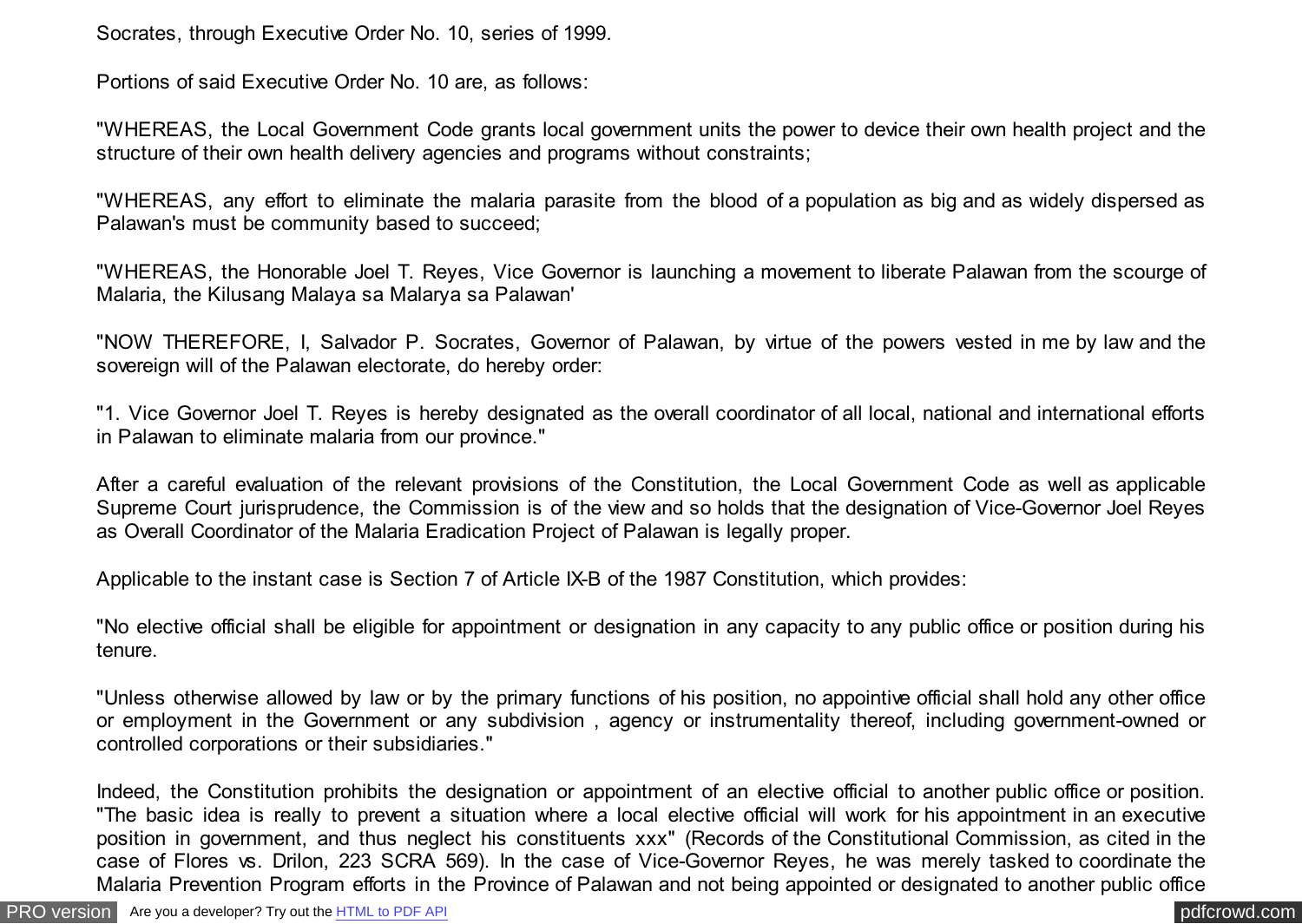of position. The prohibition therefore in Section 7, Article IX-B of the 1987 Constitution in so far as appointment or designation to another public office or position is concerned, is not applicable. As overall coordinator of the Malaria Prevention Program of Palawan, Vice-Governor Reyes is merely given additional duties and function which, under the Local Government Code, (Paragraph 5, Section 466) may be made. To equate therefore Vice-Governor Reyes' function, as over all coordinator of the Malaria Prevention Program to another public office position is erroneous.

As to the issue of whether public funds may be usedfor the fuel and maintenance of private vehicles, Section 340 of the Government Auditing and Auditing Manual (GAAM) provides:

"Section 340. E. Under no circumstances should fuel be issued for privately owned motor vehicles. No reimbursement for the cost of gasoline or diesel fuel and oil shall be allowed where a private vehicle used."

Anent the case of one Marvi Trudeau, the Program Director who allegedly misrepresents her civil status, Section 8 of the Uniform Rules on Administrative Cases in the Civil Service, provides:

"A complaint against a civil service official or employee shall not be given due course unless it is in writing and subscribed and sworn to by the complainant. Xxx

"The complaint should be written in a clear, simple and concise language and in a systematic manner as to apprise the civil servant concerned of the nature and cuase of accusation against him and to enable him to intelligently prepare his defense or answer."

To give a ruling at this point in time on the alleged infractions of law of Trudeau is premature in lieu of the requirements provided forth by the Uniform Rules on Administrative Cases in the Civil Service.

WHEREFORE, the designation of Vice-Governor Joel Reyes as Over-All Coordinator of the Palawan Malaria Eradication Project by Governor Salvador Socrates is hereby declared valid. Likewise, the Commission rules that public funds may not be disbursed for fuel and maintenance of private vehicle notwithstanding the fact that said vehicle may, from time to time, be used to carry our a public purpose.

Quezon City, June 09, 2000

## **(Sgd.) CORAZON ALMA G. DE LEON**

Chairman

## **(Sgd.) JOSE F. ERESTAIN, JR.**

[PRO version](http://pdfcrowd.com/customize/) Are you a developer? Try out th[e HTML to PDF API](http://pdfcrowd.com/html-to-pdf-api/?ref=pdf) [pdfcrowd.com](http://pdfcrowd.com)